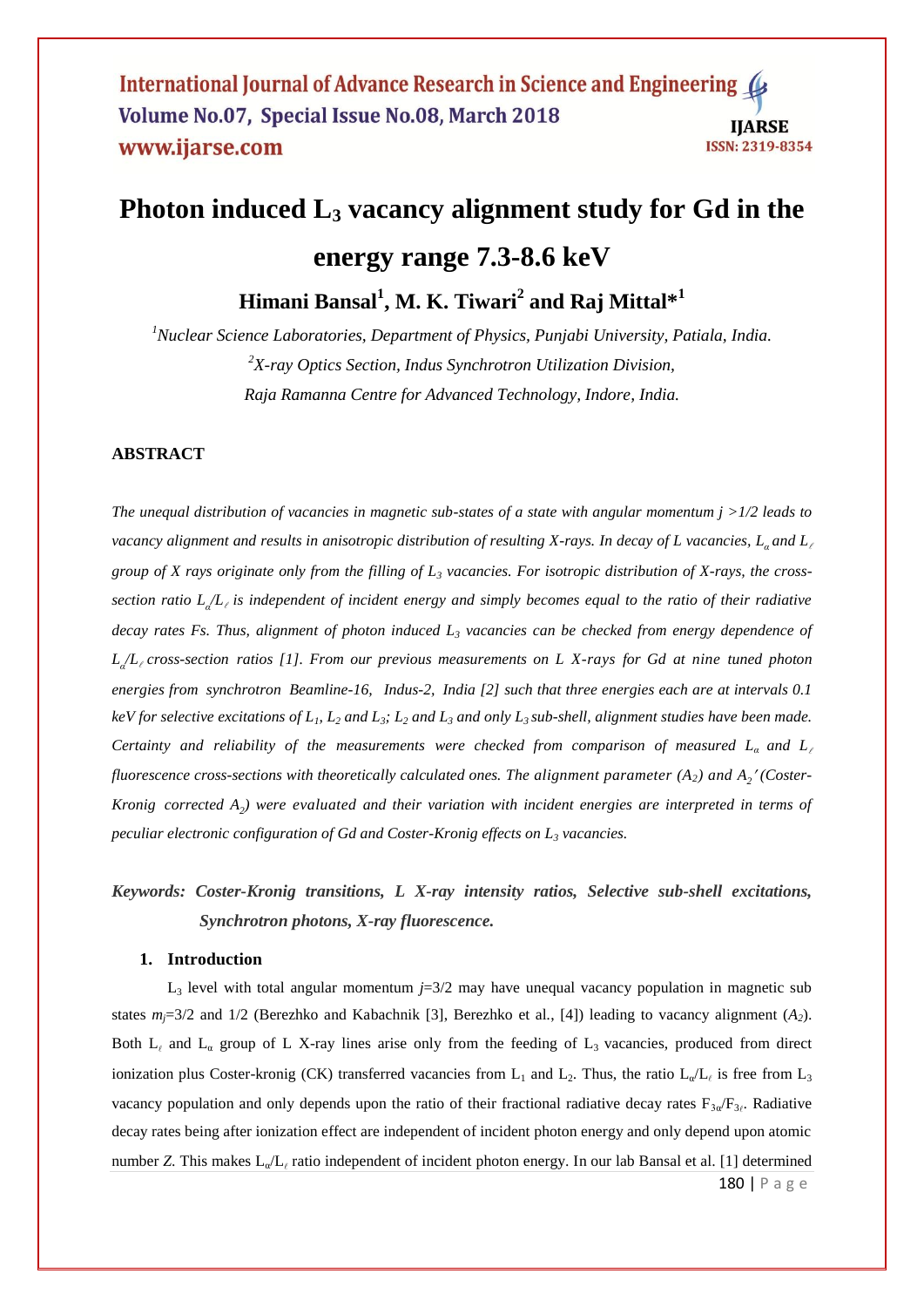alignment parameter from incident energy dependence of  $L_q/L_\ell$  fluorescence cross-section ratios for elements, Z=66-83 at three tuned synchrotron photon energies for selective excitations of L sub-shells.

Recently, the measurements have been refined for selective L sub-shell excitations in the region  $Z=62$ -67 with nine  $E_{ii}$  monochromatic photon energies tuned such that three ( $j=1-3$ ) energies at intervals of 0.1 keV in each of the three regions ( $i=1-3$ );  $>E_{L1}$ ,  $E_{L2}$  &  $E_{L1}$  and  $E_{L3}$  &  $E_{L2}$  where  $E_{L1}$  are absorption edge energies of element. Excitation between  $L_3$  and  $L_2$  edges is free from CK effect while the other two comprise the CK effect due to shifting of  $L_2$  and both  $L_2$  and  $L_1$  vacancies to  $L_3$  sub-shell. Gd is central element in the rare-earth region, hence, in the present work the photon induced L X-ray measurements on Gd at nine energies were used to check the alignment of vacancies from incident energy dependence of  $L<sub>a</sub>/L<sub>e</sub>$  cross-section ratios.

#### **2. Experimental measurements**

LXRF measurements for Gd were carried out at microfocus X-ray fluorescence beamline (BL-16) of Indus-2 synchrotron radiation facility in India in ambient air environment [2]. Self supporting target of Gd with thickness 0.0319  $g/cm^2$  was prepared from spec pure powder of  $Gd_2O_3$  with styrol ( $C_8H_8$ ) as binder following the method of Mann *et al.* [5]. Monochromatized photons in the energy range 7.3-8.6 keV were incident at 45°to the target surface for its excitation and emitted fluorescent L X-rays were measured at 90°to the incident photon beam with the SDD (Vortex, USA) photon detector having energy resolution ~138 eV at 5.959 keV (Mn  $K_{\alpha}$ ) X-rays placed at ~30 mm distance from the centre of the target. The recorded spectra of Gd at three incident energies  $7.3(>\epsilon L_3)$ ,  $8.1(>\epsilon L_2)$  and  $8.4(>\epsilon L_1)$  keV are shown in Fig 1. With only  $L_3$  excitation  $E_{31}$  (7.3 keV), X-ray groups  $L_{1}$ ,  $L_{2}$  and most of  $L_{61}$  originating from  $L_{1}$  and  $L_{2}$  are absent, at  $E_{21}$  (8.1 keV), only peaks from L<sub>3</sub> and L<sub>2</sub> excitations dominate and L<sub>2</sub> originating mainly from L<sub>1</sub> is absent while at  $E_{11}$  (8.4 keV), all peaks  $\ell$ ,  $\alpha$ ,  $\beta$ 's and  $\gamma$ 's are present.

Counts under  $L_\ell$  and  $L_\alpha$  X-ray peaks ( $N_{L/\alpha}$ ) for each spectrum were collected to evaluate experimental L-shell X-ray cross-section ratios  $\sigma_{L\alpha}^*/\sigma_{L\ell}^*$  using relation (Bansal et al., 2017b).

$$
\frac{\sigma_{Lg}^*(E_{ij})}{\sigma_{L\ell}^*(E_{ij})} = \frac{N_{L\alpha}(E_{ij})\beta_{L\ell}(E_{ij},e)\varepsilon_{L\ell}(e)}{N_{L\ell}(E_{ij})\beta_{L\alpha}(E_{ij},e)\varepsilon_{L\alpha}(e)}\tag{1}
$$

where *β'*s are target self absorption correction factor at incident photon (*Eij*) and emitted X-ray energies (*e*) and *εL(e)* is extrinsic efficiency of detector for a group of X-rays depends upon the transmission of X-rays through the air column between target and detector, detector window, Au contact layer and Si dead layer and their absorption in the detector material calculated as Bansal et al. [6].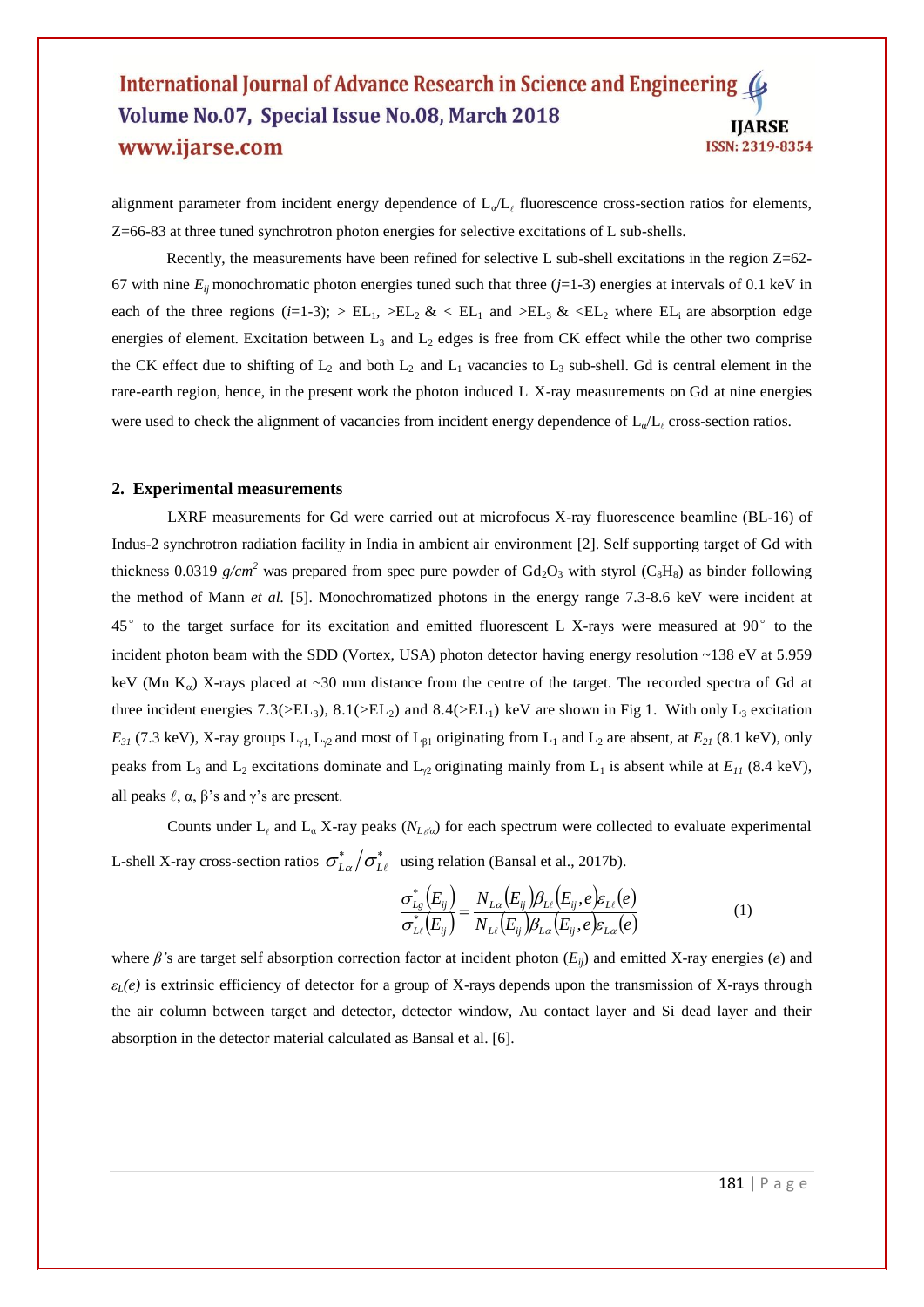

**Fig. 1 L X-ray spectra of Gd recorded at 7.3, 8.1 and 8.4 keV incident energies.**

#### **3. Formulations for alignment evaluations**

The X-ray fluorescence cross-sections for  $L_1(L_3-M_1)$  and  $L_2(L_3-M_{4,5})$ , X-rays at incident photon energy  $E_{ij}$  for isotropic distribution of X-rays in terms of photo ionization cross-section for  $L_i$  sub-shell  $\sigma_{Li}$ , sub-shell fluorescence yield  $\omega_{Li}$ . Coster-Kronig transition probabilities  $f_{ij}$  and radiative decay rates *F*'s are given as

$$
\sigma_{LL}^*(E_{ij}) = (\sigma_{L3}(E_{ij}) + \sigma_{L2}(E_{ij})f_{23} + \sigma_{L1}(E_{ij})(f_{13} + f_{12}f_{23}))\omega_{L3}F_{3\ell} \quad (2)
$$
  

$$
\sigma_{L\alpha}^*(E_{ij}) = (\sigma_{L3}(E_{ij}) + \sigma_{L2}(E_{ij})f_{23} + \sigma_{L1}(E_{ij})(f_{13} + f_{12}f_{23}))\omega_{L3}F_{3\alpha} \quad (3)
$$
  
tion ratio, 
$$
\sigma_{L\alpha}^*(E_{ij}) = F_{3\alpha} \quad (4)
$$

and the cross-sec  $\ell(\mathcal{L}_{ij})$   $\Gamma_{3\ell}$  $\frac{\sigma_{L\alpha}(E_{ij})}{\sigma_{L\ell}^*(E_{ij})} = \frac{F_3}{F_3}$ 

For anisotropic emission of X-rays from aligned vacancies created by incoming polarized photon beam along z-axis in a x-z reaction plane, Barrea et al. [7] have given the X-ray distribution from  $L_3$  state ( $j=3/2$ ) as

$$
W(\theta, \phi = 0^{\circ}) = \frac{W_0}{4\pi} \left[ 1 + \alpha_2 A_{20} [P_2(\cos \theta) - \frac{3}{2} \sin^2 \theta] \right]
$$
(5)

where  $W_0$  is the total X-ray emission rate,  $\theta$  is the angle between the X-ray and the incoming photon beam,  $\phi$  is azimuthal angle and in the x-z reaction plane  $(\phi=0)$ ,  $\alpha_2$  is a constant whose value depends upon the total angular momentum *j* of the initial and final states involved in the X-ray emission. Under dipole approximation, *A<sup>20</sup>* is being taken as  $A_2$  in the following text.

With  $\alpha_2$  (L<sub>t</sub>) = 0.5,  $\alpha_2$  (L<sub>α1</sub>) = 0.1,  $\alpha_2$  (L<sub>α2</sub>) = -0.4 [3], for L<sub>t</sub> and L<sub>α</sub> (a combination of L<sub>α1</sub> and L<sub>α2</sub> lines),

the total intensities  $W_{L_i}$ ,  $W_{L_i}$ ,  $W_{L_i}$  proportional to respective XRF cross-sections,  $U_{L_i}$   $U_{L_i}$   $U_{L_i}$  [8] give  $\sigma_{_{L\ell}}^*$   $\sigma_{_{L\alpha 1}}^*$   $\sigma_{_{L\alpha 2}}^*$ 

$$
\frac{\sigma_{La}^{*}}{\sigma_{La}^{*}}(\theta,\phi=0) = \frac{W_{La1}(\theta,\phi=0) + W_{La2}(\theta,\phi=0)}{W_{La}(\theta,\phi=0)}
$$
\n
$$
= \frac{F_{3a1}[1+0.1A_{2}(P_{2}\cos(\theta)-\frac{3}{2}\sin^{2}(\theta))] + F_{3a2}[1-0.4A_{2}(P_{2}\cos(\theta)-\frac{3}{2}\sin^{2}(\theta))]}{F_{3}[1+0.5A_{2}(P_{2}\cos(\theta)-\frac{3}{2}\sin^{2}(\theta))]}
$$
\n(6)

182 | P a g e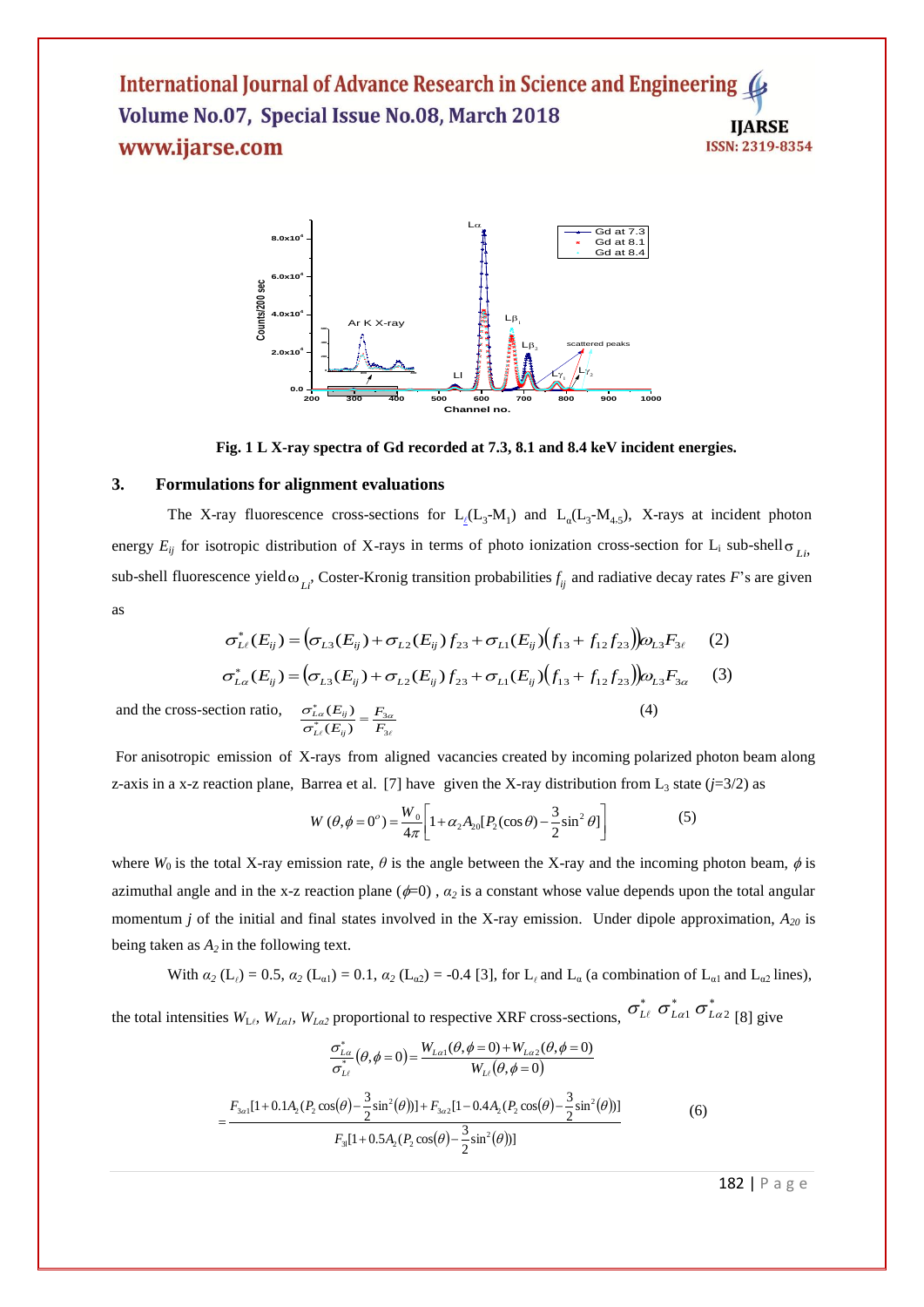For no alignment of  $L_3$  state vacancies,  $A_2=0$  and expression (6) reduces to relation (4). At emission angles  $90^\circ$  the expression (6) becomes

$$
\frac{\sigma_{L\alpha}^{*}}{\sigma_{L\ell}^{*}}\left(\theta=90^{\circ},\phi=0\right)=\frac{(F_{3\alpha1}+F_{3\alpha2})[1-0.2A_{2}+A_{2}F_{3\alpha2}/(F_{3\alpha1}+F_{3\alpha2})]}{F_{3\ell}[1+0.5A_{2}(-2)]}
$$

Taking  $F_{3\alpha/}F_{3\alpha1}=1/9$  for hydrogen like wave functions, on solving one gets;

$$
\frac{\sigma_{La}^{*}}{\sigma_{La}^{*}}\left(\theta=90^{\circ}, \phi=0\right) = \frac{(F_{3a1} + F_{3a2})[1-0.1A_{2}]}{F_{3\ell}[1-A_{2}]}
$$
\n(7)

The ratio  $\sigma_{La}^* / \sigma_{L}^*$  is a function of the degree of alignment  $A_2$  as well as of the radiative transition probabilities those are energy independent. Thus, the dependence of cross-section ratio on incident energy comes from the alignment of  $L_3$  vacancies and leads to  $A_2$  evaluations.

#### **4. Results and discussion**

Experimental cross-section ratios at different incident energies were evaluated using equation (1) and are listed in table 1 along with  $F_{3a}/F_{3f}$  ratio. The certainty and reliability of the measurements have already been judged from the comparison of measured  $L_{\alpha}$  and  $L_{\ell}$  fluorescence cross-sections with theoretically calculated ones [2].

**Table 1:** Evaluated experimental cross-section ratio along with  $F_{3a}F_{3b}$ , alignment parameter  $A_2$  and **Coster-Kronig corrected** *A<sup>2</sup>* **´ for Gd.**

| Incident energy<br>(keV) |     | $\frac{\int_{L\alpha}^{x}}{\int_{L\ell}^{*}}(E_{ij})$<br>$(F_{3q}/F_{3l}=24.152)$ | A <sub>2</sub>    | $A_2'$            |
|--------------------------|-----|-----------------------------------------------------------------------------------|-------------------|-------------------|
| $E_{3I}$                 | 7.3 | $20.687 \pm 1.45$                                                                 | $0.190 \pm 0.013$ | $-0.19 \pm 0.013$ |
| $E_{32}$                 | 7.4 | $24.713 \pm 1.73$                                                                 | $0.025 \pm 0.002$ | $0.025 \pm 0.002$ |
| $E_{33}$                 | 7.5 | $24.838 \pm 1.74$                                                                 | $0.031 \pm 0.002$ | $0.031 \pm 0.002$ |
| $E_{21}$                 | 8.1 | $20.755 \pm 1.45$                                                                 | $0.185 \pm 0.013$ | $0.171 \pm 0.012$ |
| $E_{22}$                 | 8.2 | $23.706 \pm 1.66$                                                                 | $0.021 \pm 0.001$ | $0.019 \pm 0.001$ |
| $E_{23}$                 | 8.3 | $25.307 \pm 1.77$                                                                 | $0.05 \pm 0.004$  | $0.046 \pm 0.003$ |
| $E_{II}$                 | 8.4 | $27.904 \pm 1.95$                                                                 | $0.147 \pm 0.010$ | $0.123 \pm 0.009$ |
| $E_{12}$                 | 8.5 | $31.679 \pm 2.22$                                                                 | $0.257 \pm 0.018$ | $0.215 \pm 0.015$ |
| $E_{13}$                 | 8.6 | $24.976 \pm 1.75$                                                                 | $0.037 \pm 0.003$ | $0.030 \pm 0.002$ |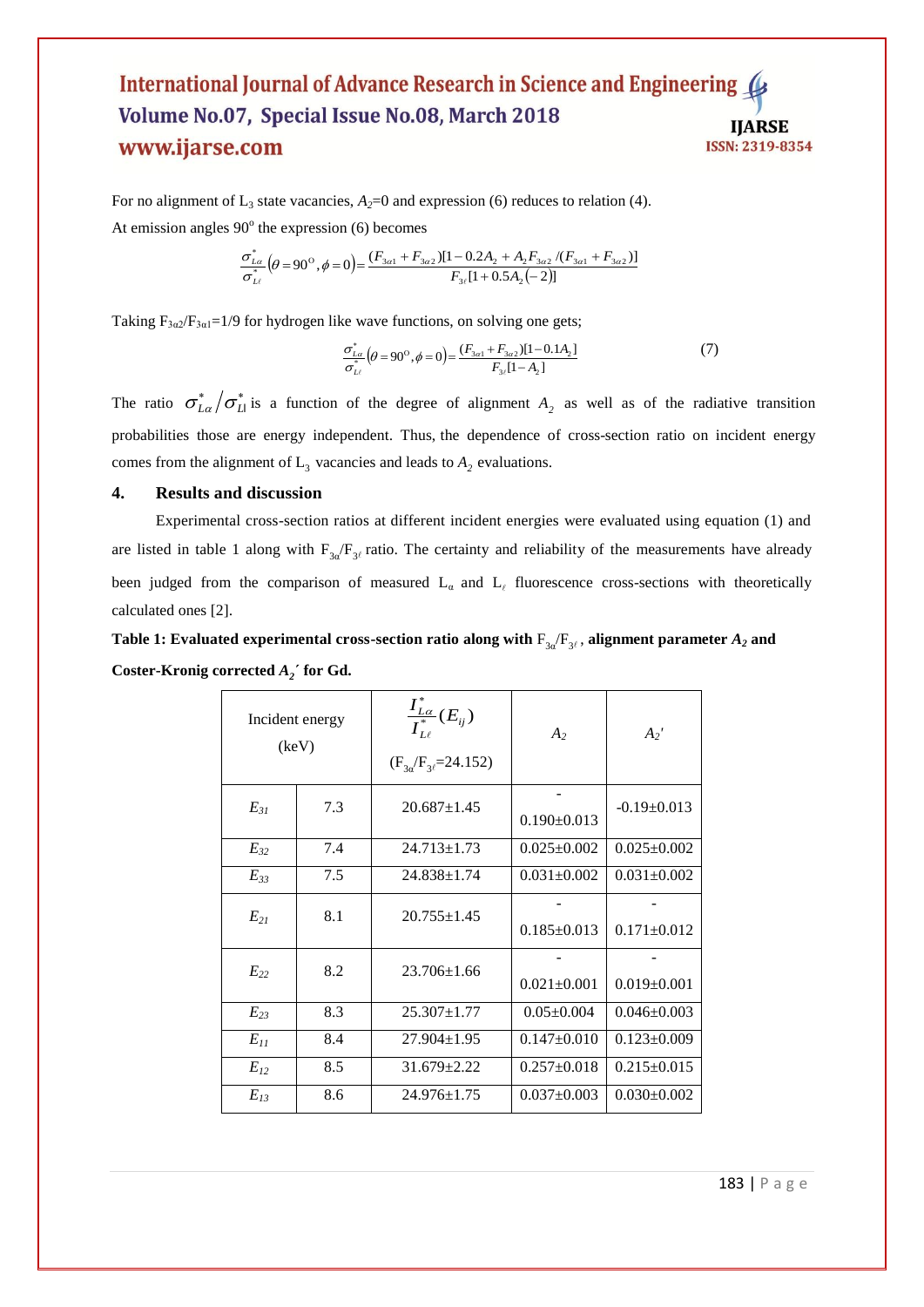The experimental values are with 7% uncertainties calculated from quadrature sum of the uncertainties in counts N<sub>Lα/ε</sub> (1–4%), targets thickness (<2%) and target self absorption correction factor β<sub>Lα/ε</sub> (<4%) [6]. The plot of experimental cross-section ratios versus energies along with  $F_{3a}/F_{3f}$  radiative transition probabilities ratios is shown in Fig. 2.



Fig. 2 Variation of experimental cross-section ratios versus energies along with  $F_{3a}/F_{3b}$ radiative transition probabilities ratios for Gd.

The cross-section ratios are fluctuating around constant ratio  $F_{3\alpha}/F_{3\beta}$ . Higher deviation at  $E_{11}$ ,  $E_{21}$  and  $E_{31}$  from  $F_{3\alpha}/F_{3\ell}$  indicates the existence of vacancy alignment at near edge energies that almost decreases with energy with exception at energy and  $E_{32}$ . At energy between  $EL_3$  and  $EL_2$  edges, anisotropy is expected as only  $L_3$  gets excited; between  $EL_2$  and  $EL_1$  edges and above  $EL_1$  edge, the anisotropy is expected to be disturbed due to shifting of isotropic vacancies from ionized  $L_2$  and  $L_1$  sub-shells to  $L_3$  sub-shell because of CK transitions along with direct ionization of  $L_3$ . Thus, by varying incident energies between L sub-shell thresholds, the effect of CK transitions is being checked. In the present experimental set-up, for dipole distribution of emitted  $L_3$  fluorescent X-rays the alignment parameter  $A_2$  values were evaluated and are given in table 1. Taking no uncertainties in  $F$ 's ratio, the errors in  $A_2$  values are 7%.

According to Kamiya et al. [8], negative  $A_2$  values result if the transfer momentum lies in the incident photon direction and the ionisation of m=0 electrons takes place. Similarly  $A_2$  value is positive if the transfer momentum is perpendicular to the photon direction and the ionisation of m=1 electron takes place.

To make  $A_2$  values free from the effect of CK transitions, the relation

$$
A_2 = \frac{\sigma_{L3}}{\left[\sigma_{L1}(f_{12}f_{23} + f_{13}) + \sigma_{L2}f_{23} + \sigma_{L3}\right]} A_2
$$
\n(7)

was used to modify the values of alignment parameter  $A_2$  as  $A_2$ <sup> $\prime$ </sup> those were evaluated using photo ionization cross-section  $\sigma_{Li}$  of Scofield [9] and CK transition probabilities  $f_{ij}$  of Krause et al. [10] and are also listed in table 1. The value of alignment has reduced after applying CK correction at  $L_2$  and  $L_1$  excitations while these are same at only  $L_3$  excitation shows that CK effect is nil at only  $L_3$  excitation. Neglecting the plus / minus sign,  $A_2$ <sup>'</sup> values 0.19 to 0.12 are very much within the limits 0.5 and 0.05 for L<sub>3</sub> state [4] and show sufficient alignment at near edge energies  $E_{11}$ ,  $E_{21}$  and  $E_{31}$  following the decreasing pattern from at  $E_{11}$  to  $E_{31}$ .